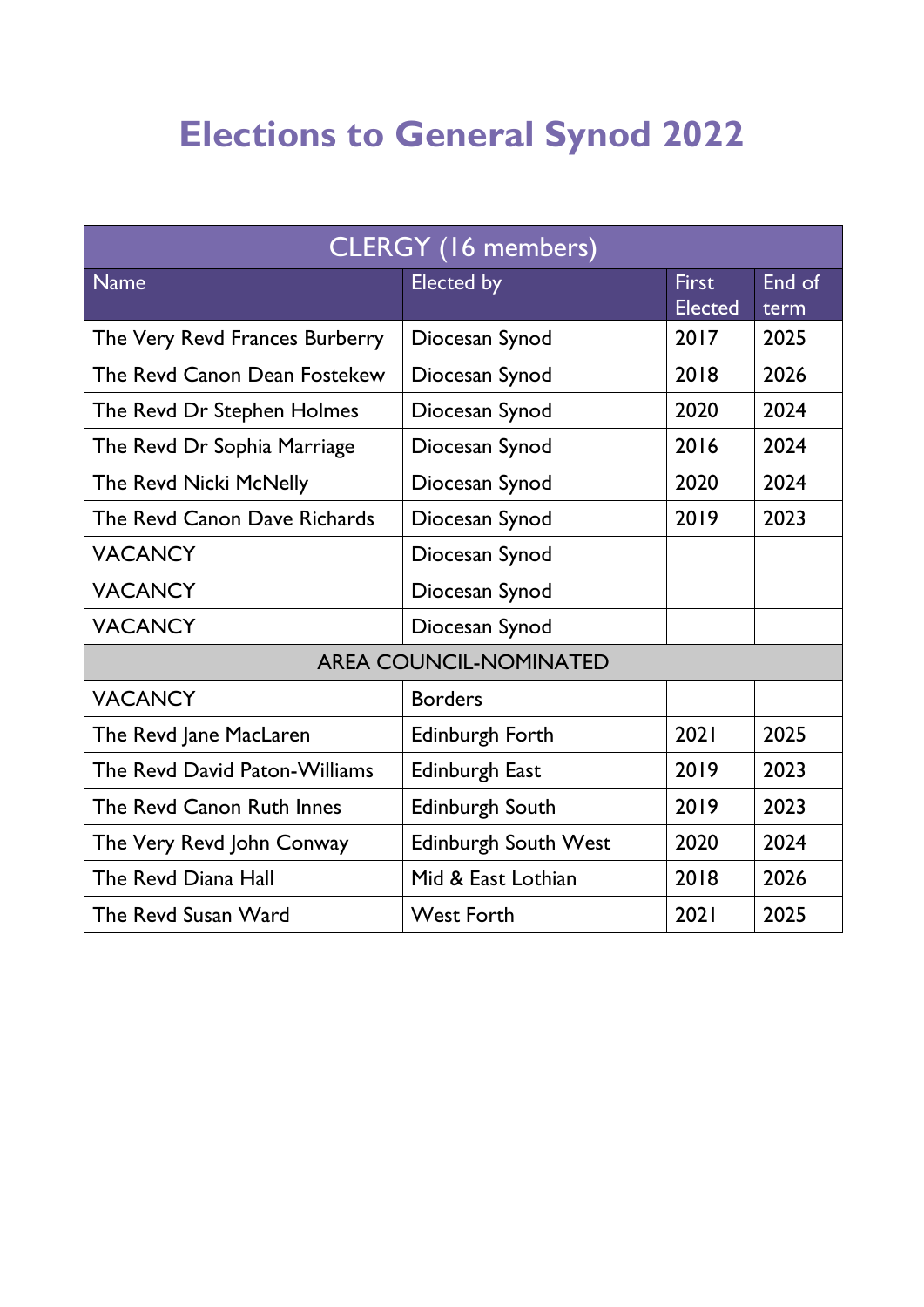| LAY (16 members)              |                             |                                |                |  |
|-------------------------------|-----------------------------|--------------------------------|----------------|--|
| <b>Name</b>                   | <b>Elected by</b>           | <b>First</b><br><b>Elected</b> | End of<br>term |  |
| Victoria Elliott              | Diocesan Synod              | 2017                           | 2025           |  |
| <b>Emma Forrest</b>           | Diocesan Synod              | 2021                           | 2025           |  |
| Lei Garcia                    | Diocesan Synod              | 2021                           | 2025           |  |
| lan Kerry                     | Diocesan Synod              | 2021                           | 2025           |  |
| <b>Anne Martin</b>            | Diocesan Synod              | 2020                           | 2024           |  |
| <b>Helen Mitchell</b>         | Diocesan Synod              | 2021                           | 2025           |  |
| <b>Helen Vincent</b>          | Diocesan Synod              | 2021                           | 2025           |  |
| Helen Wright                  | Diocesan Synod              | 2021                           | 2025           |  |
| <b>VACANCY</b>                | Diocesan Synod              |                                |                |  |
| <b>AREA COUNCIL-NOMINATED</b> |                             |                                |                |  |
| <b>Karen Ellis</b>            | <b>Borders Area</b>         | 2017                           | 2025           |  |
| <b>Catherine Outram</b>       | <b>Edinburgh East</b>       | 2018                           | 2026           |  |
| <b>Barnaby Miln</b>           | Edinburgh Forth             | 2016                           | 2024           |  |
| <b>VACANCY</b>                | Edinburgh South             |                                |                |  |
| Michael Wood                  | <b>Edinburgh South West</b> | 2021                           | 2025           |  |
| Dr Vicki Clark                | Mid & East Lothian          | 2021                           | 2025           |  |
| <b>Wendy Pemble</b>           | <b>West Forth</b>           | 2018                           | 2026           |  |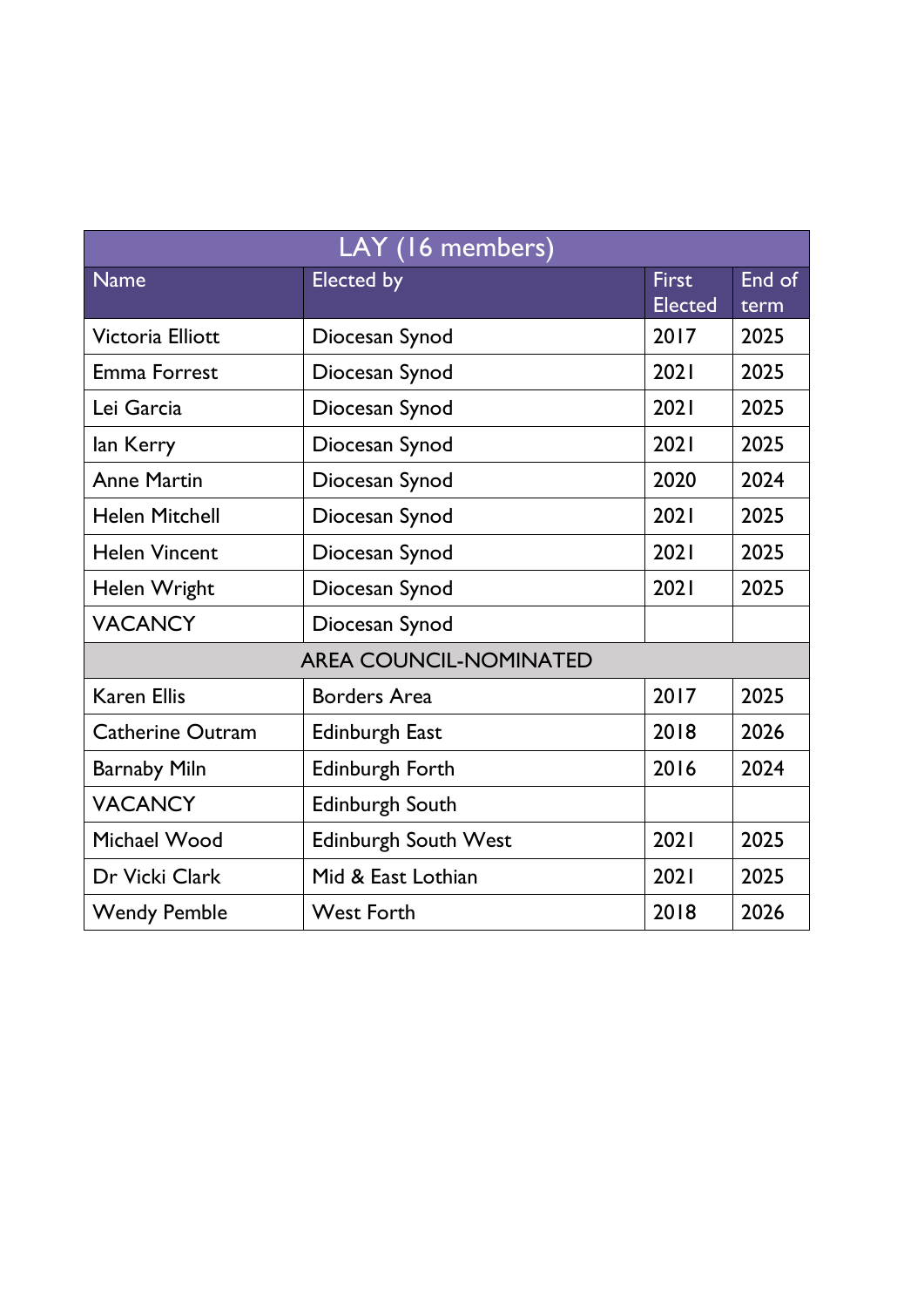### **Diocesan Members of Provincial Boards**

- *\* - Diocesan Appointments elected by Diocesan Synod for 4-year terms*
- **Standing Committee:** Ms Bridget Campbell (Convener 2020-2025) and The Revd Canon Dave Richards
- **Faith and Order Board:** The Right Revd Dr John Armes, The Revd Libby Talbot\* (2020-2024), Victoria Elliott\* (2019-2023) and The Revd Canon Dr Anne Tomlinson, Pantonian Professor.
- **Mission Board**: The Revd. Liz O'Ryan\* (2020-2024)
- **Administration Board**: Vacant
- **Buildings Committee:** David Gibbon and The Revd Canon Allan Maclean (2019- 2023)

**Scottish Episcopal Institute Council:** The Revd Canon Dr Anne Tomlinson

# **Diocesan Members who are Conveners of Provincial Committees**

**Board of Studies**: The Revd Canon Dr Anne Tomlinson **Church in Society Committee**: The Revd Jenny Wright **Clergy Discipline Tribunal:** Lady Woolfe **Diaconate Working Group:**The Rt Revd Dr John Armes **Retired Clergy Housing Committee:**The Revd Lorna Mortis **Investment Committee**: Mr Mark Harris

## **Other Provincial Committees**

**Provincial Panel for Episcopal Elections**: Mr Godfrey Robson\* (2017-2024) and The Very Revd Frances Burberry\* (2020-2024)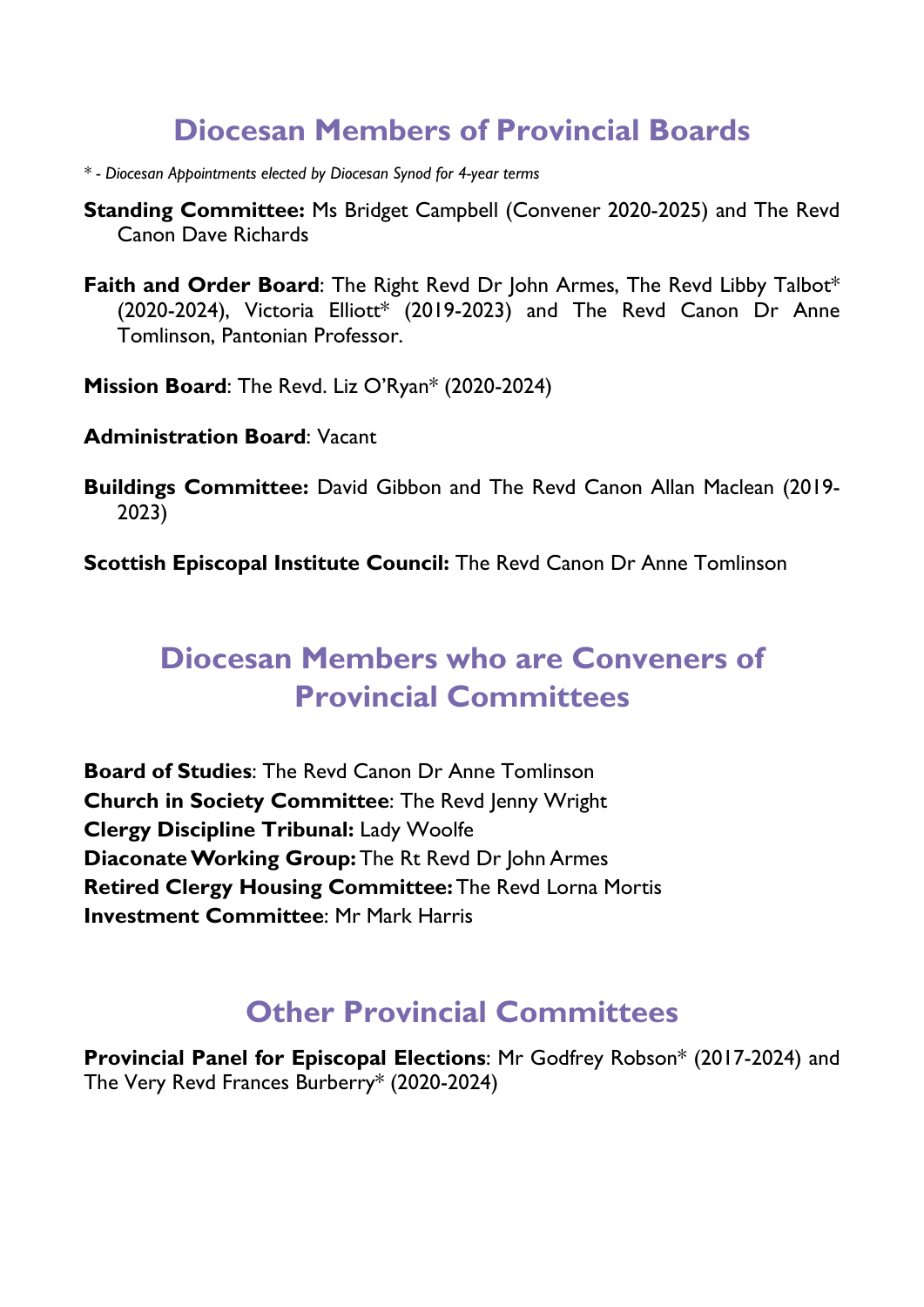## **Diocese Committees**

#### **Standing Committee Members (Diocesan Charity Trustees)**

*Membership - The Bishop who shall convene the Committee; A Vice Convenor who shall be a Lay person to be appointed by the Standing Committee from its membership. Two clerical and two lay members to be appointed by the Diocesan Synod. The Dean, Registrar, Diocesan Secretary, Diocesan Treasurer and the Convenors of the Mission & Ministry and Finance & Management Committees*

The Rt Revd John Armes, Bishop, Convener *(Ex-officio)* The Very Revd Frances Burberry, Dean *(Ex-officio)*

#### **CLERGY**

The Revd Rosie Addis (2019-2023) *(Synod appointee)* The Revd David Dixon (2021-2025) *(Synod appointee)* The Revd Dr Sophia Marriage, Convenor, Mission & Ministry Committee (2019- 2023) *(Ex-officio)*

#### **LAY**

Mrs Victoria Elliott (2017-2025) *(Synod appointee)* Mr Ian Lawson, Diocesan Treasurer *(Ex-officio)* Mr Godfrey Robson, Diocesan Secretary; Convenor, Finance & Management Committee (2017-2022) *(Ex-officio)* Mrs Pippa Snell, Registrar (from October 2019) *(Ex-officio)* One lay vacancy *(Synod appointee)*

#### **Mission and Ministry Committee Members**

*Membership - A Convenor to be elected by the Diocesan Synod; The Bishop, Dean and the Diocesan Secretary; Three clerical and three lay people appointed by the Diocesan Synod*

The Revd Dr Sophia Marriage, Convenor (2019-2023) The Bishop *(Ex-officio)* The Dean *(Ex-officio)* Diocesan Secretary *(Ex-officio)*

**CLERGY** The Revd David Paton-Williams (2017-2025) *(Synod appointee)* The Revd Philip Blackledge (2017-2025) *(Synod appointee)* The Revd Libby Talbot (2020-2024) *(Synod appointee)* LAY Three Lay vacancies *(Synod appointees)*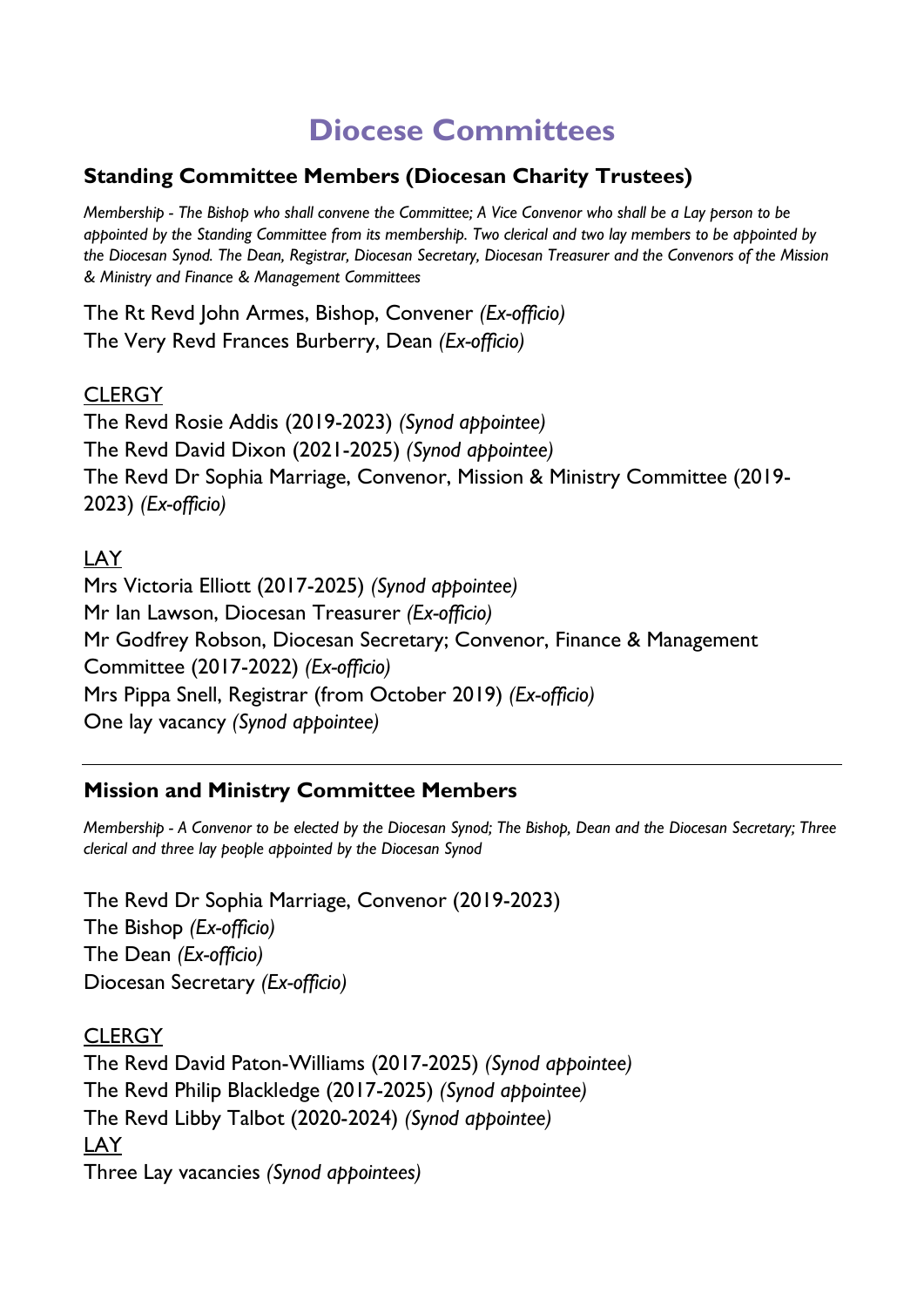#### **Finance and Management Committee Members**

*Membership - A Convener to be elected by the Diocesan Synod; The Bishop, the Dean, the Diocesan Secretary and the Diocesan Treasurer; A representative of the Provincial Administration Board who is resident within the Diocese. Three clerical and three lay people to be elected by Synod.*

Mr Godfrey Robson, Diocesan Secretary & Convenor *(Ex-officio)* The Bishop *(Ex-officio)* The Dean *(Ex-officio)* Mr Ian Lawson - Diocesan Treasurer *(Ex-officio)*

**CLERGY** The Revd Dr Stephen Holmes (2020-2024) The Revd Prebendary Bob King (2018-2022) One Clergy vacancy *(Synod appointee)*

LAY Mr Ian Kerry (2020-2024) *(Co-opted)* David McLellan (2017-2025) *(Synod appointee)* Anne McAlister (2019-2023) *(Synod appointee)* Mr Ken Ramage, Convenor, Congregational Accounts Committee *(Co-opted)* Mr Alex Stewart, Convenor, Buildings Committee *(Co-opted)* One Lay vacancy *(Synod appointee)*

#### **Cathedral Board**

VACANCY

### **Diocesan Appointments**

#### **Diocesan Officers**

| Chancellor:  | Lady Poole (from May 2019)            |
|--------------|---------------------------------------|
| Registrar:   | Mrs Pippa Snell (from October 2019)   |
| Secretary:   | Mr Godfrey Robson (2017-2022)         |
| Treasurer:   | Mr Ian Lawson (from 2018)             |
| Synod Clerk: | The Revd Canon Sarah Shaw (2021-2026) |